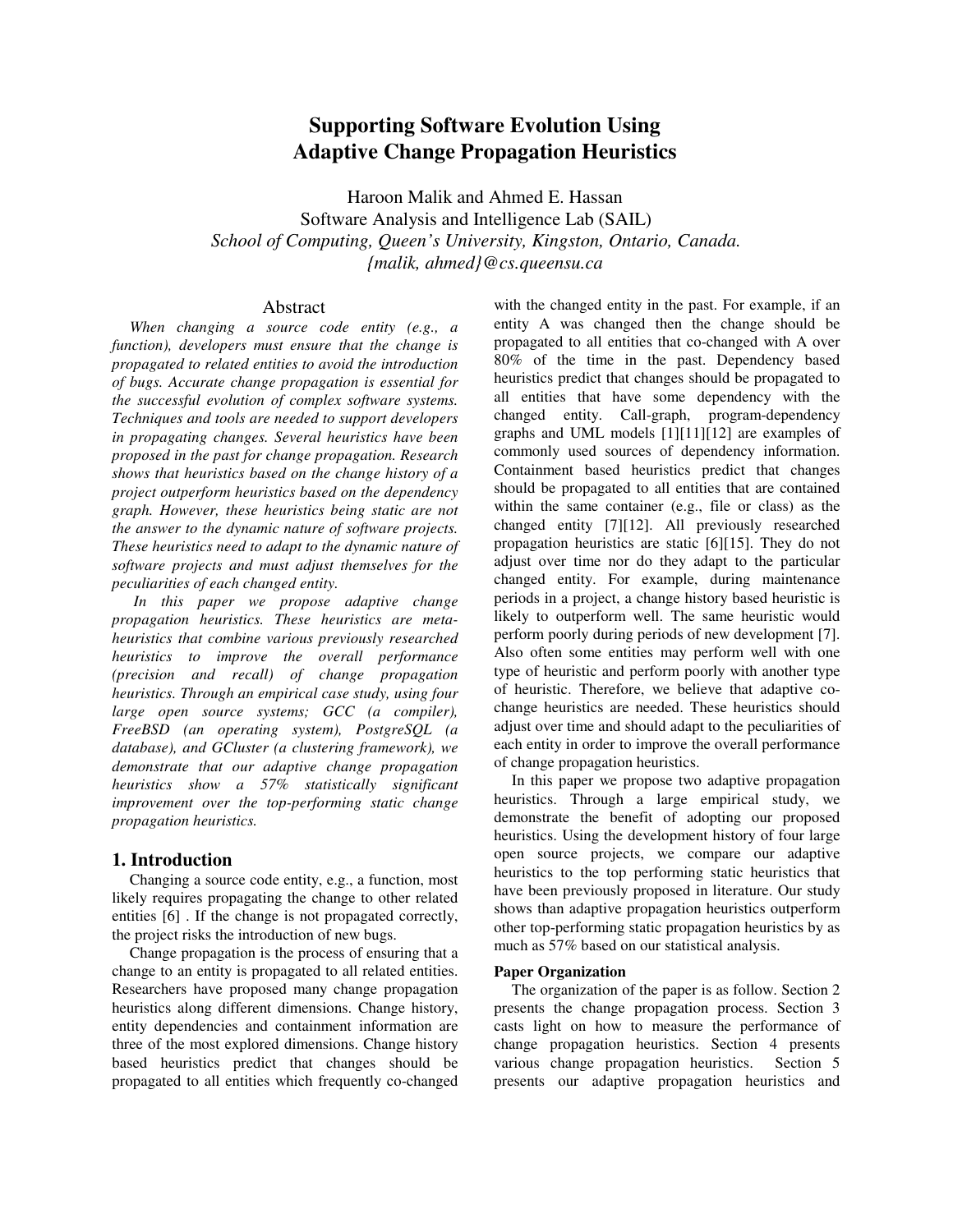highlights the intuition behind our work. Section 6 presents our case study and details the results of the various experiments in our study. Section 7 presents related work. Finally, section 8 concludes the paper.

### **2. Change Propagation**

Change propagation is the process of propagating code changes to other entities in a software system to ensure the consistency of assumptions in the system after changing an entity [6]. For example, a change to an interface may require the propagation of the change to all the components which use that interface. The propagation ensures that both the interface and entities using it have a consistent set of assumptions.

Change propagation plays a central role in software development. However, current practices for propagating software changes rely heavily on human communication, and the knowledge and experience of senior developers or gurus. Recent work by Hassan and Holt proposes automating the change propagation process using various propagation heuristics [6].<br>New Requirement.



**Figure 1:** Change propagation process

Figure 1 gives an overview of the change propagation process. Once a developer receives a request to add a new feature or to fix a bug, they determine the initial function to change. Once the function is changed, the developer needs to determine other entities to which the change must be propagated to ensure that this change does not violate the consistency among these related entities. For each changed entity the propagation process is repeated. When a developer's search for entities to change is exhausted, they consult a Guru such as a senior developer or a test suite. If the Guru points out a missed entity, then the entity is changed and the change propagation process is repeated for the just-changed entity. This process continues until all appropriate entities have been changed. At the end of the process, all entities related to the new-feature or the bug-fix at hand is changed.

## **3. Measuring the Performance of a Change Propagation Heuristic**

 In large projects, Gurus rarely exist. Senior developers are usually too busy to check every change

and test suites are seldom complete. Therefore, developers are in dear need for change propagation heuristics that can guide them in identifying entities to which to propagate a change. These heuristics should be accurate (i.e., high precision) and complete (i.e., high recall). Otherwise heuristics with low precision will waste developers' time and developers will stop using them. If these heuristics have low recall, then developers will miss changing a related entity. Missing to change an entity would result in a bug.

We use an example to explain how we can measure the precision and recall of change propagation heuristic. Dave needs to add a new feature into a large legacy system. He starts off by changing an initial entity A. After entity A is changed, a change heuristic suggests that entities B and X should change as well as. Dave changes B, but then examines X and realizes that it does not need to be changed. So Dave does not need to perform any change propagation for X. He then asks the heuristic to suggest another entity that should change if B were changed. The heuristic suggests Y and W, neither of which need to change—therefore Dave will not perform any change propagation for Y or W. Dave now consults Jenny, the head architect of the project (the Guru). Jenny suggests that Dave should change C as well. Dave changes C and asks the heuristic for a suggestion for an entity to change given that C was changed. The heuristic proposes D. Dave changes D and asks the tool for new suggestions. The heuristic does not return any entities. Dave asks Jenny who suggests no entities as well. Dave is done propagating the change throughout the software system.



**Figure 2:** Change propagation flow for a simple example.

All the changed entities in our example represent the *Change Set* for this feature. Figure 2 shows the entities in the example and their interrelationships. Edges are drawn from A to B and from A to X because the heuristic suggested that if A is changed then B and X should change as well. For similar reasons, edges are drawn from B to Y and W, and from C to D. We make the simplifying assumption that a heuristic provides *symmetric suggestions*, meaning that if it suggests entity F when given entity E, it will suggest entity E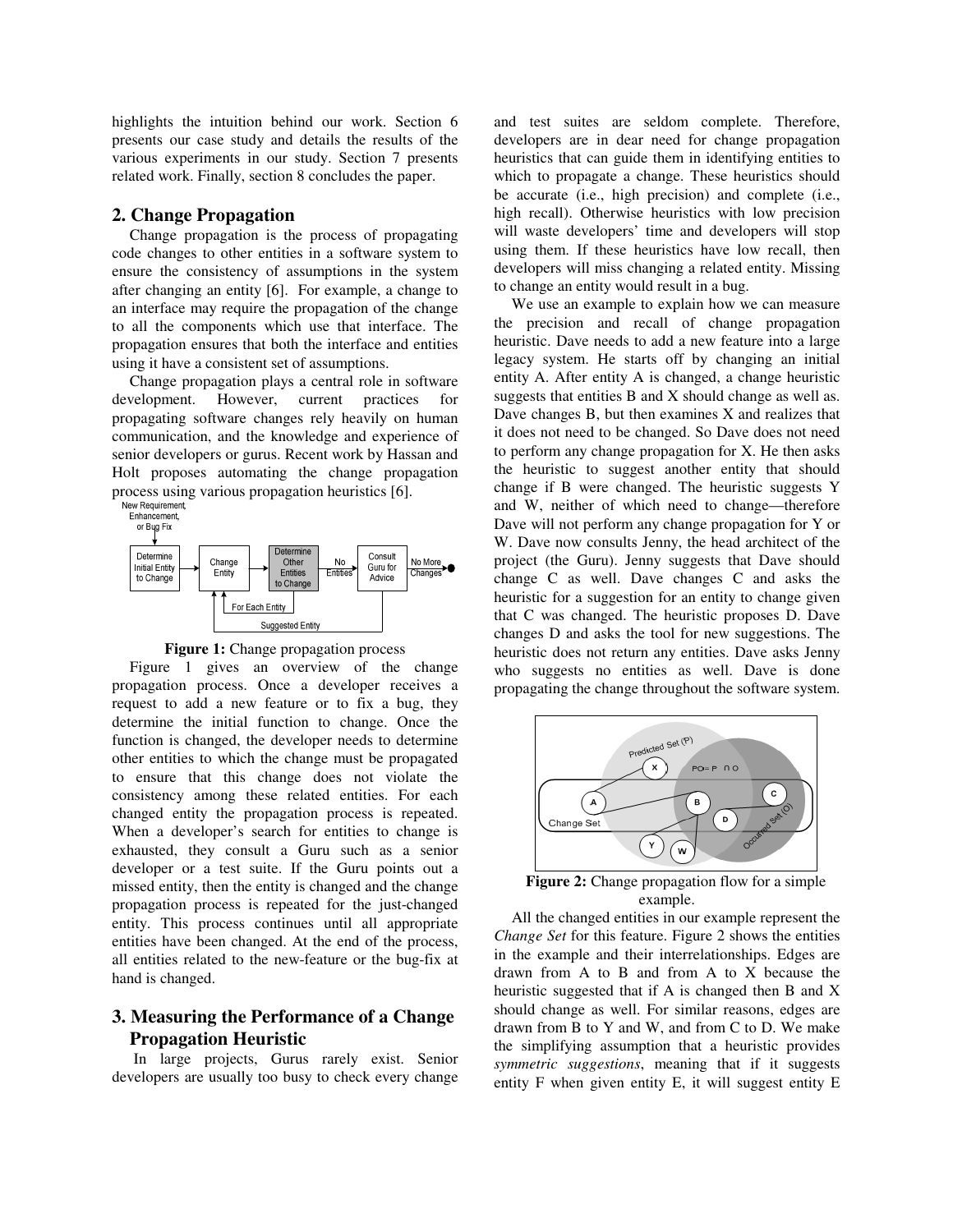when given entity F. We have illustrated this symmetry in Figure 2 by drawing the edges as undirected edges. The total set of suggested entities will be called the Predicted set; Predicted =  ${B, X, Y, W, D}$ . The set of entities that should have been predicted will be called the Occurred set; Occurred  $= \{B, C, D\}$ . Note that this does not include the initially selected entity (A), which was selected by the developer (Dave) and thus does not need to be predicted. In other words, *Occurred* = *Change Set* - *{Initial Entity}*.

We define the number of elements in Predicted as P (P = 5), and the number of elements in *Occurred* as O  $(O = 3)$ . We define the number of elements in the intersection of *Predicted* and *Occurred* (this intersection is  ${B, D}$  as PO (PO = 2). Based on these definitions, we define:

$$
Recall = \frac{PO}{O}
$$
 (1)  
Precision = 
$$
\frac{PO}{P}
$$
 (2)

In our example, Recall=  $2/3$  =60% and Precision= 2/5=40. The rest of this paper will use these definitions of Recall and Precision. We will make another simplifying assumption, which is that each prediction by a heuristic is based on a single entity known to have changed instead of all the entities that changed up till now. For example, a heuristic may base a prediction on a single element C known to be in the change set, and not on a set of entities such as {A,C} known to be in the change set. A further assumption is that the developer (Dave) will query a heuristic for suggestions before asking the Guru (Jenny). An implication of these two simplifying assumptions is that an approach may not do as well in making predictions as it would without these assumptions. This limitation is not a concern as we are mainly interested in comparing the relative difference between several approaches using the same definitions for precision and recall.

Our simplifying assumptions ensure that *the ordering of queries to a heuristic is immaterial*. For example, Dave might initially select entity B or C or D instead of A. Further, if Dave had a choice of queries to the heuristic (say, to get suggestions based on either entity M or N), either query could be given first. Regardless of the selections, the values determined for *Precision*  and *Recall* would not be affected. The change records in a source control system do not record the ordering of selections. Our assumptions simplify our analysis and avoid the need for information that is not available.

We also use the *F-measure* to measure the overall performance of a heuristic. The F-measure combines the precision and recall metrics.

$$
F_{\alpha} = \frac{(\alpha + 1) \cdot \text{Precision} \cdot \text{Real}}{(\alpha \cdot \text{Precision} + \text{Recall})}
$$
(3)

The value of  $\alpha$  ranges between 0 and infinity to give varying weights for recall and precision. For example to indicate that recall is half as important as precision,  $\alpha$  would have a value of 0.5. A value of 1.0 indicates equal weight for recall and precision. A value of 2.0 indicates that recall is twice as important as precision.  $F_0$  is the same as precision,  $F_1$  is recall. Due to the dangers of failing to propagate a change to a source code entity, it may be desirable to assign  $\alpha$  a value of 2.0 to indicate the higher importance of recall. Alternatively senior developers may prefer not to waste a great deal of time investigating irrelevant entities; therefore they would prefer an approach with high precision. They would use an  $\alpha$  value of 0.5. The maximum value for the *F-measure* is 1.0 when both recall and precision are 1.0. The lowest possible value for *F-measure* is 0 when either recall or precision is zero. For the results presented in this paper, we show the precision and recall values as they are more intuitive to reason about their meaning. A high recall would prevent the occurrence of bugs due to missed propagations. A high precision would save developers' time since they do not need to examine irrelevant suggestions.

#### *Measuring performance for multiple change sets:*

We have defined precision and recall for a single change set. To measure the performance of a heuristic over time containing *(M)* change sets using the following definitions: M

Average F<sub>$$
\alpha
$$</sub> =  $\frac{1}{M} \cdot \sum_{i=1}^{M} ((F_{\alpha})_i)$  (4)

Average Recall 
$$
=\frac{1}{M} \cdot \sum_{i=1}^{M} (\text{Recall}_{i})
$$
 (5)

Average Precision 
$$
=
$$
  $\frac{1}{M} \cdot \sum_{i=1}^{M} (\text{Precision}_{i})$  (6)

### **4. Heuristics for change propagation**

There exists many heuristics to help propagate changes in a large project. We briefly present some of these heuristics and detail the heuristics we used in our case study which is presented in Section 6.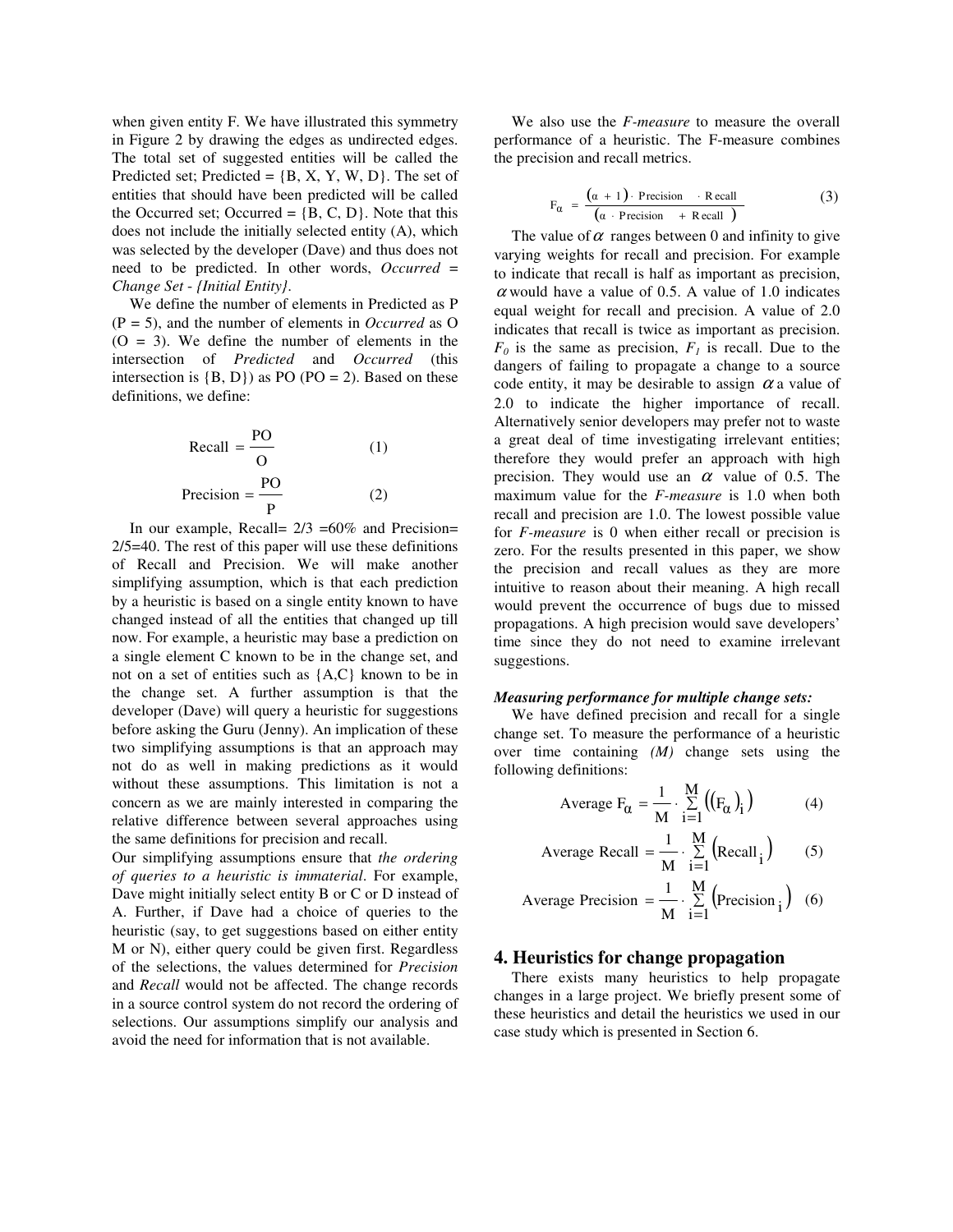

**Figure 3:** Overview of our Adaptive Co-change Heuristics

### *History Heuristic (HIST)*

Given a changed entity A, a HIST heuristic would suggest all entities that changed often with A in the past. Previous work by Hassan and Holt [6], Zimmermann *et al*. [7] and Sayyad *et al*. [4] have explored the use of this type of heuristic for change propagation. Hassan and Holt have shown that this type of heuristic outperforms other heuristics for change propagation. To avoid returning incorrect entities, a history-based heuristics would prune the list of co-change entities by not returning entities that co-changes less than some threshold. For our case study given an entity A, the HIST heuristics returns the top 7 entities which co-changed the most with A.

### *Containment Heuristic (FILE)*

Research shows that in a software system, entities located in the same file are interrelated [10]. In our case study, we consider a "File" container to be a good predictor of a relation between entities. Given a modified entity A, a file heuristic would return all entities in the same file as A in our case study.

### *Call Use Depends Heuristic (CUD)*

A CUD heuristic [21] exploits the static coupling due to data and control flow between code entities. Given a modified entity A, a CUD heuristic returns all entities that depend on A or that A depends on.

### *Code ownership Heuristic*

Code ownership exploits the code ownership information. Given a modified entity A, a code ownership heuristic would return all entities that are owned by the same developer who changed A. We do not explore the use of this heuristic in our case study. Prior work by Hassan and Holt has shown that this heuristics does not perform well on open source projects since in many open source projects the code ownership is not recorded when performing a code change [6]. This is due to the fact that a limited number of developers are given commit privileges to the code repository. These committers act as proxies to the developers who performed the change.

### **5. Adaptive Change Propagation Heuristics**

Most heuristics presented in literature are based on a single dimension (e.g., historical co-changes or containment) or a combination of several dimensions. However, these heuristics do not adapt to take into account the dynamic nature of the software development process and the variety of entity types in a software system. For example, during maintenance periods a history based heuristic may perform well. The same heuristic would perform badly for predicting co-changes during periods of new development. Using a dependency based heuristic to suggest entities to co-change when a function within a library is changed may not perform as well as a historical co-change heuristic.

We propose the use of adaptive co-change metaheuristics. Such family of heuristics uses a Best Heuristic Table (BHT) to track for each change entity  $C_i$  the best performing heuristic  $B_i$  out of several heuristics as shown in Figure 3. Once an entity is changed the best heuristic for that particular entity is used to suggest other entities to change. At the end of the change, the heuristic updates the BHT for each changed entity. Figure 3 gives an overview of our adaptive change propagation meta-heuristics. There are various techniques for updating the entry for an entity in the BHT. In this paper we explore two of such techniques:

- 1. *Recency Update:* The recency technique updates the BHT by inserting the heuristic that performed best for that entity the last time that particular entity was changed. (*A-Rec*)
- 2. *Frequency Update:* The frequency technique updates the BHT by inserting the heuristic that performed best for that entity overall for all prior changes of that entity. (*A-Freq*)

By continuously updating the BHT table, we ensure that we are always using the most optimal heuristic for an entity.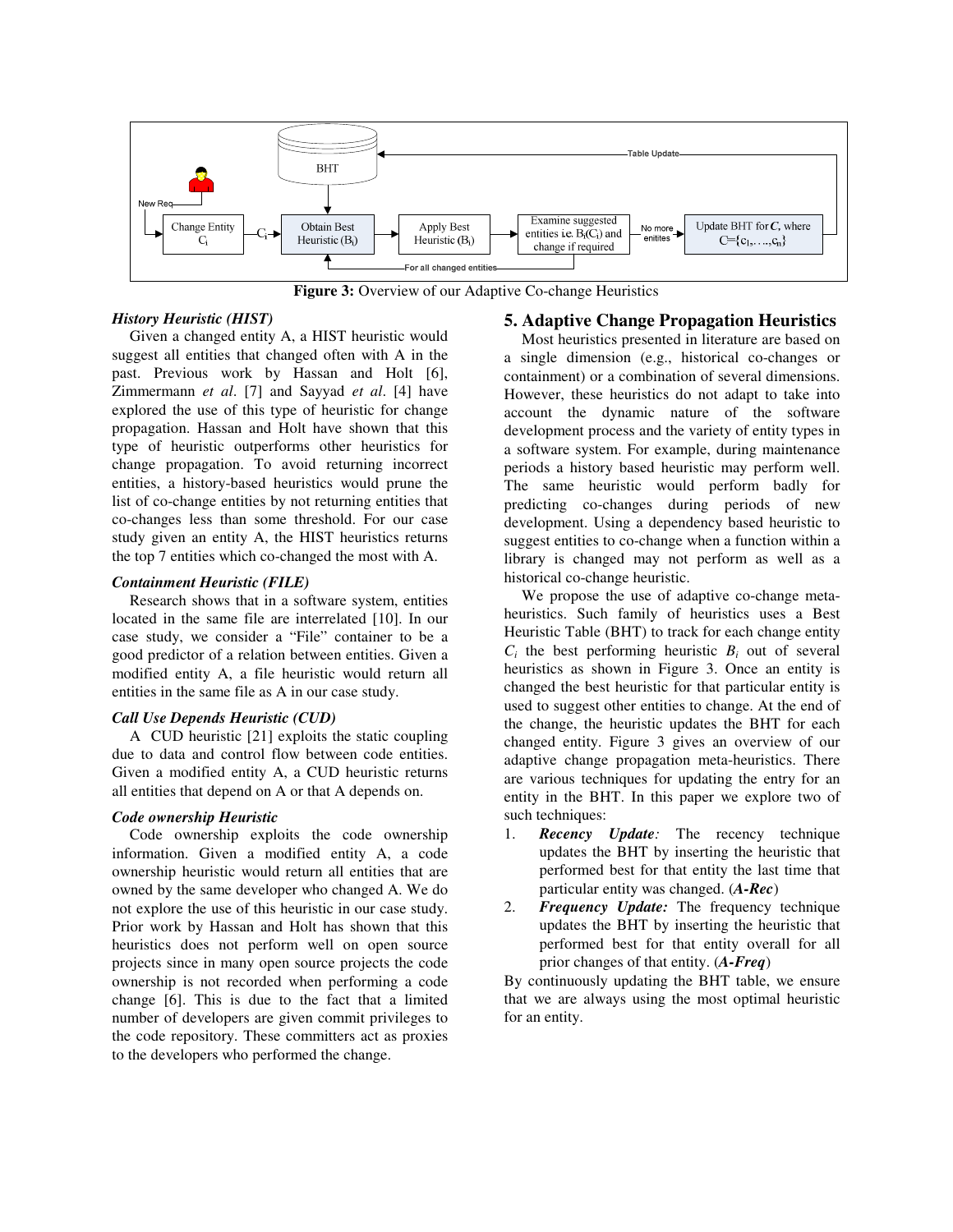| $\overline{\phantom{0}}$ |      |                  |        | ັ                                |        |             |        |           |        |           |
|--------------------------|------|------------------|--------|----------------------------------|--------|-------------|--------|-----------|--------|-----------|
| Project                  |      | <b>HIST</b>      |        | $\mathbf{C}\mathbf{U}\mathbf{D}$ |        | <b>FILE</b> |        | A-Frea    |        | A-Rec     |
|                          |      | Recall Precision | Recall | Precision                        | Recall | Precision   | Recall | Precision | Recall | Precision |
| PostgreSQL               | 0.69 | 0.14             | 0.44   | 0.02                             | 0.73   | 0.13        | 0.45   | 0.25      | 0.4    | 0.30      |
| FreeBSD                  | 0.70 | 0.12             | 0.40   | 0.02                             | 0.76   | 0.11        | 0.41   | 0.27      | 0.41   | 0.30      |
| GCluster                 | 0.52 | 0.18             | 0.38   | 0.09                             | 0.70   | 0.14        | 0.39   | 0.22      | 0.35   | 0.28      |
| GCC                      | 0.78 | 0.10             | 0.43   | 0.02                             | 0.80   | 0.12        | 0.51   | 0.21      | 0.47   | 0.25      |
| All                      | 0.67 | 0.13             | 0.41   | 0.04                             | 0.74   | 0.12        | 0.44   | 0.23      | 0.40   | 0.28      |

**Table 1:** Performance of the change propagation heuristics for the studied projects.

As described both heuristics require an entity to have a single change before they can start using the different update techniques. For the first change of an entity, we use the file heuristic since it does not require any change history. We conducted a large empirical study to better understand the benefits of adaptive meta-heuristics.

### **6**. **Empirical Study**

Using our Precision, Recall and F definitions, we measure the performance of our adaptive co-change meta-heuristics. Instead of conducting a user study where developers are asked to perform a limited number of changes using various co-change heuristics, we conducted our study using historical co-change information recovered from the source control repository of several open source projects. The use of historical co-change information permits us to conduct a much larger study where we can explore a large number of changes from several projects. Information about the studied open source project is shown in Table 2.

**Table 2:** Characteristic of the studied systems

| Project          | <b>Start</b>     | End      | Func.  | <b>Files</b> |
|------------------|------------------|----------|--------|--------------|
| PostgreSQL       | <b>July 1996</b> | Feb 2008 | 31,000 | 1.493        |
| FreeBSD          | June 1993        | Aug 2005 | 27,935 | 1,629        |
| <b>GC</b> luster | June 2004        | Feb 2008 | 15.539 | 935          |
| GCC              | 1997<br>Aug      | Oct 2005 | 22,460 | 384          |

PostgreSQL is one of the leading open source relational database systems. FreeBSD is a successful open source operating project. GCluster is a framework to enable the clustering of commodity hardware to create super-computers. GCC is the leading open source compiler project. The table lists the number of unique functions and files through the lifetime of each project. The average age of a project in our case study is 9 years with a total of 36 years for all projects.

We used the Development Replay framework, presented in [21], to perform our study. The DR framework takes as input the source control repository of a software project and permits the exploration of various co-change heuristics. The DR framework uses the C-REX evolutionary extractor to build a time based dependency graph from the text-based source repository [21]. Whereas a source control repository tracks changes to the source code as changes to text, C-REX converts this information to changes to the dependency graph of the software system. For example, the source control system may indicate that line 4 was removed from a file; the C-REX output would indicate that function A() no longer calls function B. This information is essential to calculate the CUD heuristic over time. Moreover, the C-REX output maps line changes to the particular functions and code entities e.g., structs, that changed. This information is used to determine the studied change sets.

### **Studied Change Sets**

We did not study all the change sets obtained through C-REX. We did not use change sets relating to General Maintenance (GM) modifications. C-REX uses a lexical technique, similar to Mockus and Votta [20], to analyze the change message attached to a change to determine if a change is a GM modification. GM modifications do not reflect the implementation of a particular feature. For example,

- 1. Modifications to update the copyright notice at the top of each source file are ignored.
- 2. Modifications that are re-indentation of the source code after being processed by a code beautifier pretty printer are ignored.

We do not analyze GM modifications, since we do not expect any heuristic to effectively predict the propagation of changes of these modifications. Table 3 shows a breakdown of the change sets for the studied projects. We classify the remaining change sets as: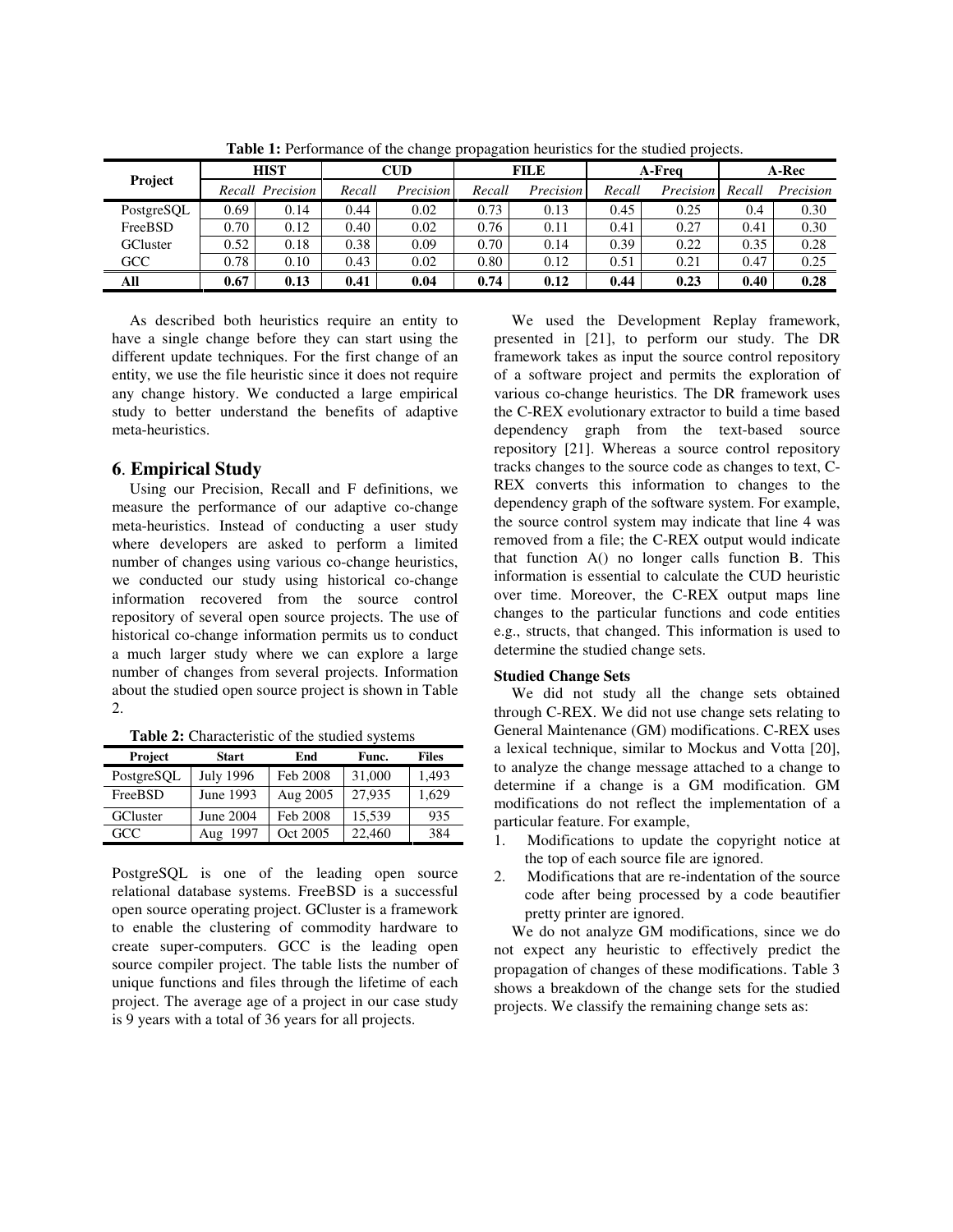

**Figure 4:** Performance of the studied heuristics over time for the FreeBSD project

- 1. Sets where entities are added, such as the addition of a function (New Ent. column in Table 3).
- 2. Sets where no new entities are added. In these sets, entities such as functions are either removed or modified (Studied column in Table 3).

| Table 3: Change Sets from Studied Projects |  |  |  |  |  |
|--------------------------------------------|--|--|--|--|--|
|--------------------------------------------|--|--|--|--|--|

| Project          | All    | GM                | New Ent.      | <b>Studied</b> |
|------------------|--------|-------------------|---------------|----------------|
| PostgreSQL       |        | 12,720 1,562(12%) | 1.571(12%)    | 9.705(76%)     |
| FreeBSD          | 27.934 | 4.065(14%)        | 3,761(13%)    | 20,108(73%)    |
| <b>GC</b> luster | 2.884  | 984(34%)          | $284(10\%)$   | 1,890(64%)     |
| GCC              | 20.415 | 3,545(17%)        | $2.290(11\%)$ | 13,125(64%)    |

We chose to measure the performance of propagation heuristics using change sets where no entities were added. This choice enables us to compare different change propagation heuristics fairly, as it is not feasible for any heuristic to predict propagation to or from newly created entities. We note that we still use the sets where entities are added to build the historical co-change information but we do not measure the performance of any heuristic using these sets.

#### **Comparing the Performance of Adaptive Heuristics**

Using the change sets from the four projects, we measure the performance of traditional heuristics (*described in* Section 4) and compare their performance with respect to our two adaptive heuristics (*described in* Section 5). Table 1 shows the performance of the heuristics in terms of Precision and Recall. The ALL row shows the weighted average over all projects. The average is weighted using the number of studied change sets for each project as shown in Table 3. Looking at Table 2, we notice that the traditional heuristics have better recall or similar recall than the adaptive heuristics. On the other hand the precision of our adaptive heuristics is much higher than the other heuristics. Looking at Table 4, which shows the performance in terms of  $F_1$  (precision as important

as recall), we note that proposed adaptive heuristics outperform the traditional heuristics. Looking at the ALL row, the F-measure for A-Freq is 0.3. This is 23% better than the performance of HIST, the best performing non-adaptive heuristic. The A-Freq heuristic is more complex to implement since it requires bookkeeping to track the best heuristics for all changes during the lifetime of an entity. However, the A-Rec heuristic only tracks the last change. A closer look at Table 4 shows that both adaptive heuristics show similar overall performance from a practical point of view. There are certain trades-off associated with the use of each adaptive heuristic. The A-Rec is a much easier heuristic to implement. On other hand, the A-Freq has high recall in contrast to A-Rec as evident from Table 1 and Figure 4. A-Rec is of greater interest to developers who do not want to miss propagating a change to any possible entity (since it has high recall).

**Table 4:** Performance of Heuristics (F-Measure)

| Project    | <b>HIST</b> | $\mathbf{C}\mathbf{U}\mathbf{D}$ | <b>FILE</b> | A-Freq | A-Rec |
|------------|-------------|----------------------------------|-------------|--------|-------|
| PostgreSQL | 0.23        | 0.04                             | 0.22        | 0.32   | 0.34  |
| FreeBSD    | 0.20        | 0.04                             | 0.19        | 0.32   | 0.34  |
| GCluster   | 0.26        | 0.15                             | 0.23        | 0.28   | 0.31  |
| GCC        | 0.18        | 0.04                             | 0.21        | 0.29   | 0.32  |
| ALL        | 0.23        | 0.06                             | 0.21        | 0.30   | 0.33  |

#### **Performance characteristics of Adaptive Heuristics**

To better understand the performance characteristics of the proposed adaptive heuristics, we examine their performance along three aspects:

- 1. **Performance over time:** The performance of the heuristics over time instead of just using a single aggregate value (e.g., F-measure for the lifetime of a project).
- 2. **Table composition over time:** The content of the Best Heuristics Table (BHT) to determine how it changes over time as a project evolves.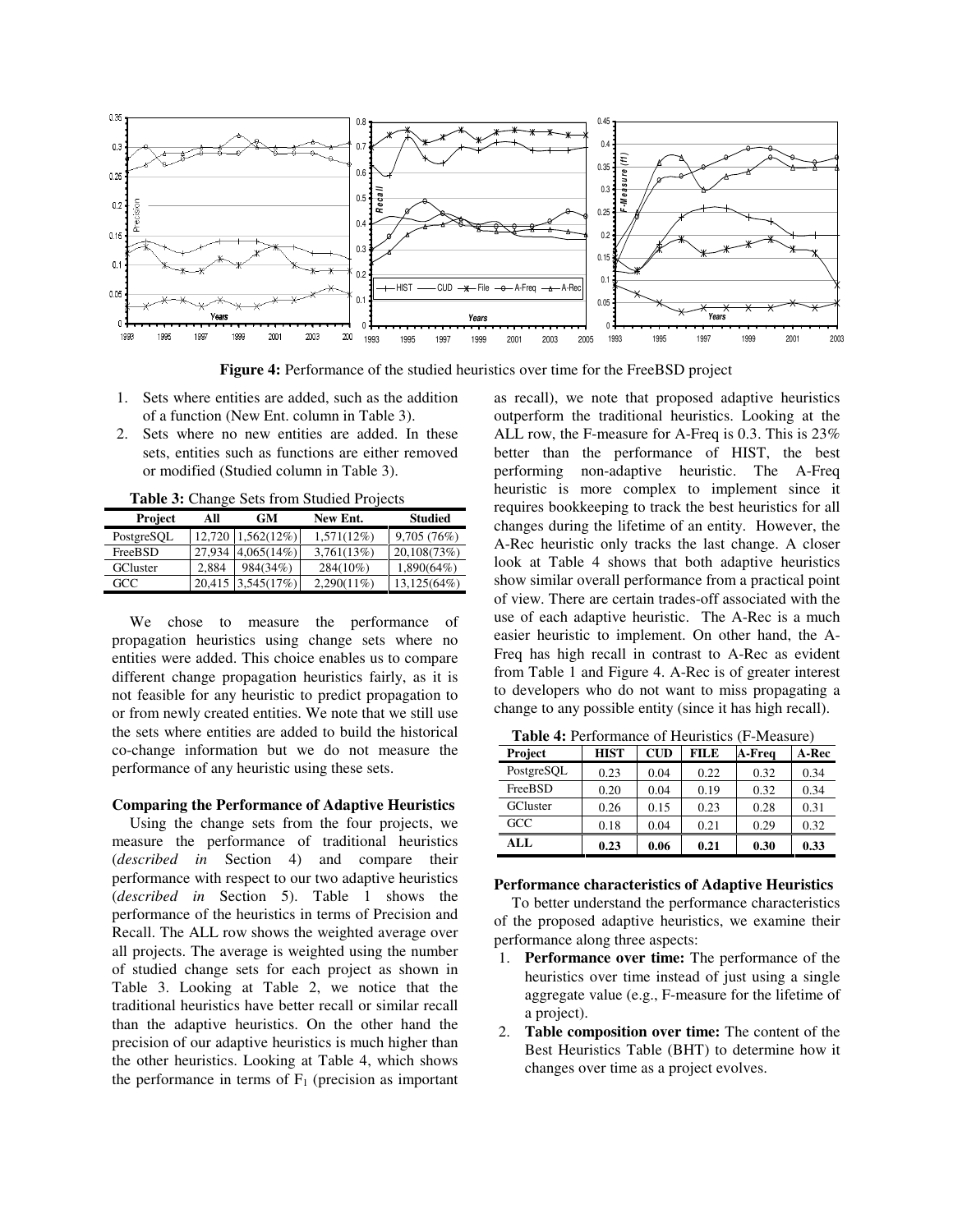3. **BHT suggestion vs. optimal suggestions:** The percentage of suggestions by our adaptive heuristics which uses the BHT to give suggestions, versus the optimal suggestions of heuristics to use.

We discuss below these three aspects.

#### **Performance over time**

Figures 4 show the performance of all the heuristics over time for the FreeBSD project using the Precision, Recall and F-measures. The Figures for the other project show similar trends and are omitted due to space constraints. In particular, we note that:

- 1. For precision, the A-Freq and A-Rec heuristics outperform all traditional heuristics. Other than a short period at start of project, the A-Rec heuristic always outperforms the A-Freq heuristic. The precision of the A-Freq heuristic degrades slowly over time indicating that the heuristic is likely suffering from a cache pollution problem [21], where a large number of old irrelevant changes are providing incorrect suggestions for new changes.
- 2. For Recall, both heuristics do not perform as well as the other heuristics as observed in the Table 1. The A-Freq and A-Rec heuristics show similar trends as precision with A-Rec performing well for a brief period of time at start of the project. Overall A-Rec has lower recall as compared to A-Freq for all projects.
- 3. Using the F-measure, we note that both adaptive heuristics outperform all heuristics since the start of the project and continue to outperform the other heuristics throughout the lifetime of a project. At the start of the project, the A-Rec heuristic outperforms the A-Freq heuristic while the frequency counts used by the A-Freq heuristic have enough changes to start providing accurate suggestions. This trend is consistent across all studied projects.

#### **BHT composition over time**

Examining the composition of the BHT we can better understand the evolution the change propagation process in the studied projects. In Figures 5 and 6 we show the composition of the BHT for FreeBSD for the A-Freq and A-Rec heuristics respectively. We note that in Figure 6, the A-Rec graphs show sharp spikes reflecting the aggressive adaptability nature of this heuristics. Whereas for A-Freq in Figure 5, we notice that the curves are smoother. Both heuristics show a similar composition in the table with the HIST heuristic being the most used heuristic followed by the FILE then CUD heuristic. At the start of the project the HIST is not widely used, however it quickly rises as the performance of the HIST improves with more historical information available as a project evolves. Again these observations are consistent for all projects.



#### **BHT suggestion vs. optimal suggestions**

Our proposed adaptive heuristics are meta-heuristics in the sense that they are used to manage a set of heuristics. Given a set of heuristics there exists an optimal use of these heuristics. The optimal (ideal) adaptive heuristic would always propose the best heuristic to use from the set of available heuristics for each changed entity. Since our adaptive heuristics use different techniques to build the BHT, we are interested in measuring the difference between the most optimal (i.e., best theoretical) suggestions of heuristics and the heuristic suggestions proposed by our adaptive heuristics. Table 5 shows the percentage of optimal suggestions by both of our adaptive heuristics. For example, given the three heuristics (HIS, FILE, and CUD), if the A-Rec heuristic were to suggest FILE for a changed entity but the most optimal suggestion is HIST, then the A-Rec heuristic gave a non-optimal suggestion. The Table shows that the adaptive heuristics are within 76-85% of the theoretical optimal suggestions.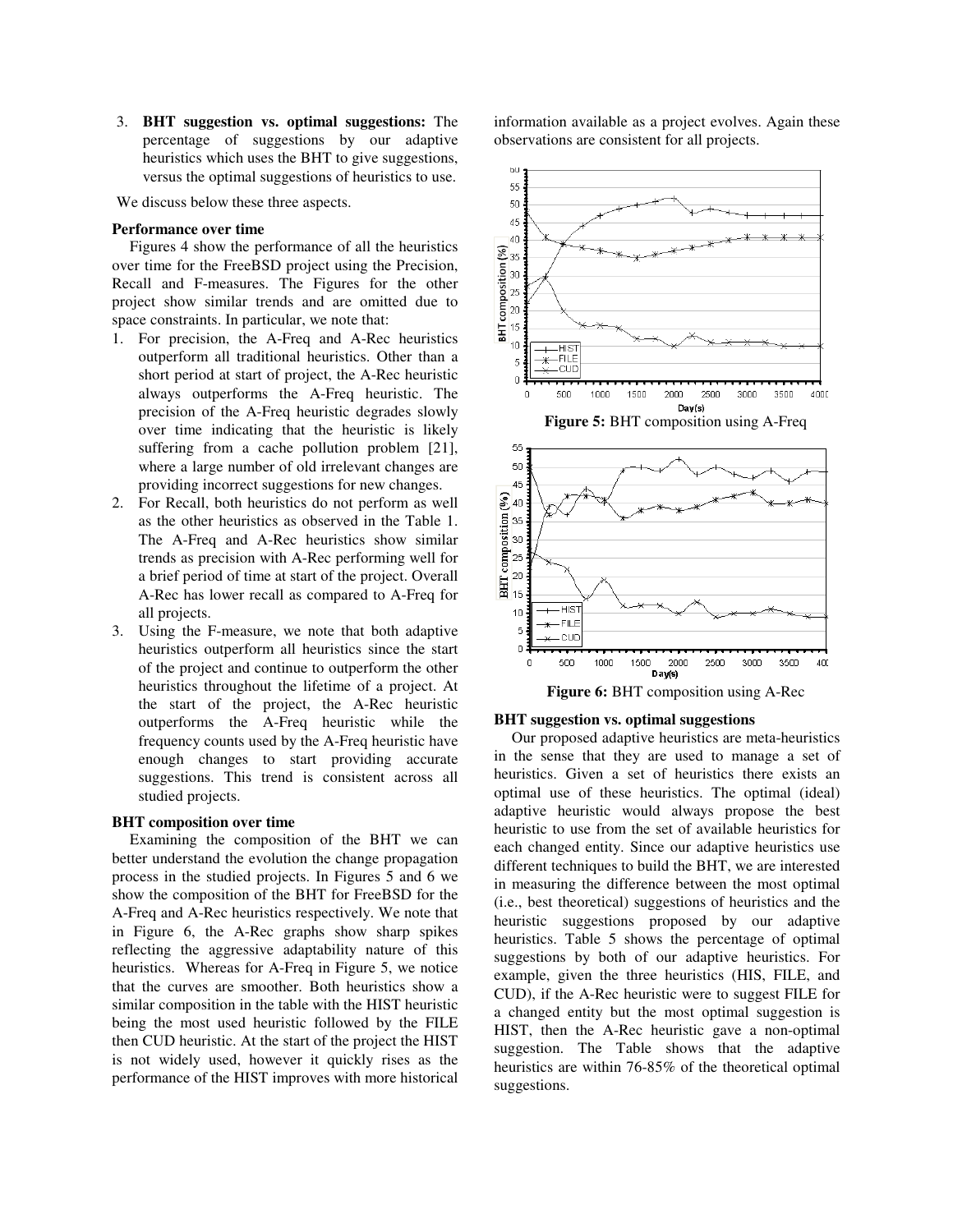|            | <b>Changed</b> | % of Optimal Suggestions |              |  |  |
|------------|----------------|--------------------------|--------------|--|--|
| Project    | entities       | A-Freq                   | A-Rec        |  |  |
| PostgreSQL | 77,650         | 64,450(83%)              | 61,344 (79%) |  |  |
| FreeBSD    | 160,864        | 130,300(81%)             | 123,866(77%) |  |  |
| GCluster   | 15,120         | 12,852(85%)              | 11,450(76%)  |  |  |
| GCC.       | 105,000        | 87,150(83%)              | 82,950(79%)  |  |  |

**Table 5:** Percentage of optimal suggestions

Table 6: Performance with respect to optimal heuristic

| % of Optimal Performance | 100%        |     |             |    |    |                                 |
|--------------------------|-------------|-----|-------------|----|----|---------------------------------|
| <b>Project</b>           | <b>HIST</b> | CUD | <b>FILE</b> |    |    | $A$ -Freq   A-Rec   Optimal (F) |
| PostgreSQL               | 49          | 9   | 47          | 68 | 72 | 0.47                            |
| FreeBSD                  | 44          | 9   | 42          | 71 | 76 | 0.45                            |
| GCluster                 | 48          | 28  | 43          | 52 | 57 | 0.54                            |
| GCC                      | 38          | 8   | 44          | 60 | 67 | 0.48                            |
| ALI.                     | 48          | 13  | 44          | 63 | 63 | 0.48                            |

Table 6 shows the F-measure for the optimal adaptive heuristic. The Table also shows the F-measure performance of the various heuristics relative to the optimal heuristics. The actual F-measure values are shown in Table 4. Looking at Table 6, we see that for FreeBSD the Optimal F-measure is 0.45. If were to assign 100% to the optimal performance then HIST, one of the best non-adaptive heuristic, achieved a 44% performance of the optimal heuristic and both adaptive heuristics are within 63% of the optimal heuristic. In future work we plan to explore other more advanced BHT update techniques to further improve the performance of the adaptive heuristics.

#### **Integrating advanced change propagation heuristics**

Based on the analysis above we note that the HIST heuristics is the best performing traditional heuristic. Therefore we decide to explore enhancing the history based heuristic and to investigate the effect of the enhanced heuristics on the performance of our adaptive heuristics. We hope to measure the performance improvement of our adaptive heuristics when using more advanced traditional static heuristics. Prior work, by Ahmed [21], shows that these history based heuristics perform well when propagating changes for other large projects:

- 1. **RECN(M):** given a changed entity E, the RECN(M) heuristics would suggest all entities that have changed with E in the past M months.
- 2. **FREQ(A):** given a changed entity E, the FREQ(A) heuristics would suggest all entities that have changed with E at least twice in the past and changed more that A% of the time with E.

We first explore the different values for M and A to determine the best RECN and FREQ heuristics using the data for all four projects. Table 7 shows the weighted F-measure across all projects when varying

the value of M and A. The entries marked in bold  $RECN(4)$  and  $FREQ(60)$  are the two best performing heuristics. Therefore we chose to integrate these two heuristics into the pool of heuristics used by our adaptive meta-heuristics.

**Table 7:** Weighted average F-measure for RECN(M) and FREQ(A) for all studied projects

| $\mu$ and $\mu$ and $\mu$ and $\mu$ and $\mu$ and $\mu$ and $\mu$ and $\mu$ and $\mu$ and $\mu$ |                  |          |                  |  |  |  |  |
|-------------------------------------------------------------------------------------------------|------------------|----------|------------------|--|--|--|--|
| RECN(M)                                                                                         | <b>F-Measure</b> | FREO(A)  | <b>F-Measure</b> |  |  |  |  |
| RECN(2)                                                                                         | 0.39             | FREO(50) | 0.39             |  |  |  |  |
| RECN(4)                                                                                         | 0.40             | FREO(60) | 0.44             |  |  |  |  |
| RECN(6)                                                                                         | 0.34             | FREO(70) | 0.42             |  |  |  |  |
| RECN(8)                                                                                         | 0.28             | FREO(80) | 0.39             |  |  |  |  |

**Table 8:** Precision and Recall of Adaptive Heuristics

|                  |                            | A-Freq |        | A-Rec            |
|------------------|----------------------------|--------|--------|------------------|
| Project          | <b>Precision</b><br>Recall |        | Recall | <b>Precision</b> |
| PostgreSQL       | 0.74                       | 0.67   | 0.79   | 0.66             |
| FreeBSD          | 0.74                       | 0.61   | 0.70   | 0.64             |
| <b>GC</b> luster | 0.72                       | 0.63   | 0.77   | 0.63             |
| GCC              | 0.73                       | 0.66   | 0.87   | 0.59             |
| ALL.             | 0.73                       | 0.64   | 0.78   | 0.64             |

**Table 9:** Performance of A. heuristics against optimal heuristic

|            | F-measure       | <b>Optimal Heuristic</b> |      |      |                |
|------------|-----------------|--------------------------|------|------|----------------|
| Project    | A-Rec<br>A-Freq |                          | Rec  | Prec | F <sub>1</sub> |
| PostgreSQL | 0.70(91%)       | 0.72(93%)                | 0.91 | 0.62 | 0.78           |
| FreeBSD    | 0.66(78%)       | 0.67(80%)                | 0.90 | 0.71 | 0.85           |
| GCluster   | $0.67(90\%)$    | 0.69(92%)                | 0.84 | 0.67 | 0.75           |
| GCC        | $0.69(90\%)$    | 0.70(92%)                | 0.83 | 0.62 | 0.77           |
| ALL.       | 0.68(87%)       | $0.69(89\%)$             | 0.85 | 0.62 | 0.78           |

Table 8 shows the performance of both our adaptive heuristics (A-Rec and A-Freq) over all projects using the advanced heuristics. The performance of our adaptive heuristics is very high: 73-78% for Recall and 64% for Precision.

Table 9 compares the performance of our adaptive heuristics against the optimal heuristic. Values in brackets indicate the difference between the optimal heuristics and another heuristic. For example, for the GCC project, the performance of the A-Rec heuristic is within 92% of the optimal heuristic and the performance of A-Freq heuristic is within 90% of the optimal heuristic where the performance of the optimal heuristics is scaled to be 100%.

#### Summary of Limitations

Our analysis uses open source projects from different domains: compilers, operating systems, databases, and cluster computing. Although these projects come from different domains, our results may not hold for all types of software systems.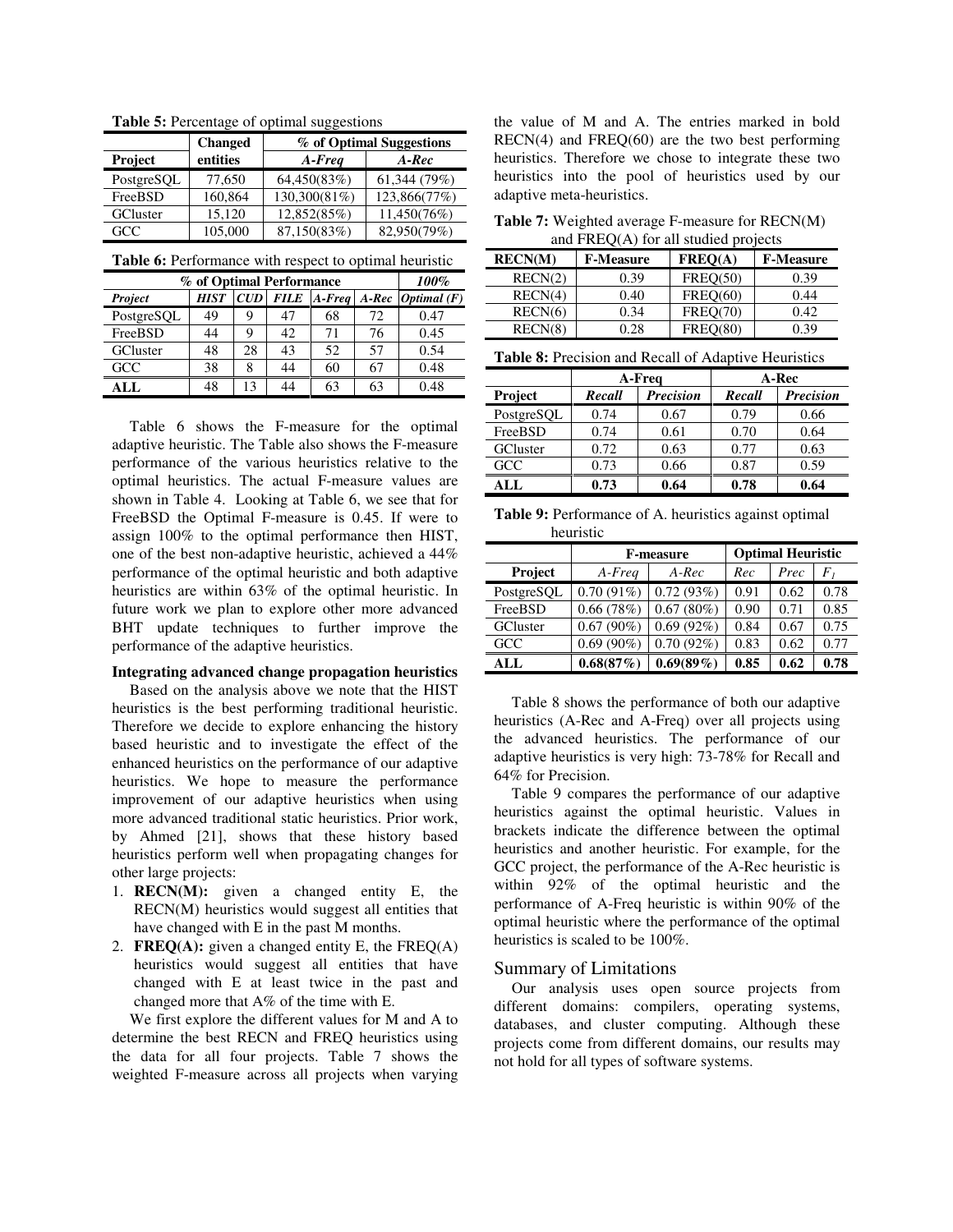Instead of performing user studies, we decided to use the historical change information stored in the source control repositories of these projects. However, if our adaptive heuristics are adopted in practice the results may vary since developer will need time to get acquainted to the tools that implement these heuristics. Moreover, developers work practices will likely vary based on their interaction with the tool.

### **7. Related Work**

Change propagation is an essential and important activity in software development practice. Zimmerman *et al.* [7] explored the use of historical project information, such as CVS logs, for detecting change propagation between source-code entities (i.e., files, classes, methods, and variables). Similar work has been done by Shirabad *et al.*[4][5] and by Ying *et al*.[13]. All aforementioned approaches did not explore the use of other non-historical information such as static dependencies. Briand *et al.* [16] study the likelihood of two classes being part of the same change due to an aggregated value that is derived from object oriented coupling measures. Hassan and Holt [6] explore the use of the traditional heuristics presented in this paper to study change propagation. Their work shows that historical heuristics outperform other types of heuristics such as dependency and code ownership heuristics.

Dependency analysis, or understanding how components interact with each other to ensure all necessary changes have been made, has also been widely researched. For instance, Zhifeng and Rajlich [1] present an approach which examines the effect of concealed dependencies on the process of change propagation. They present an algorithm that warns about possible hidden dependencies. In another work, Rajlich [15][12] proposes to model the change process as a sequence of snapshots, where each snapshot represents one particular moment in the process, with some software dependencies being consistent and others being inconsistent. The model uses graph rewriting techniques to express its formalism. Arnold and Bohner [2][3] review several formal models to arrange the propagation pattern of the changes. These methods based on code dependencies and algorithms, such as slicing and transitive closure, have been presented to assist code propagation analysis. Our change propagation model builds on top of the intuition and ideas proposed in these models. In contrast to their work, we propose a simple model for change propagation and the use of various sources for information for propagating changes. We also empirically validate our ideas.

In comparison to all previous work we recognize the dynamic nature of software development and the large variance between different entities in a software system. We propose adaptive heuristics that vary across time and between entities. Our case study shows that these adaptive heuristics can capture the project state and entity characteristics and can outperform other traditional heuristics. For instance, the methods presented in [6][7] show an average precision and recall of around 50-60% and 20-30%, whereas our adaptive heuristics achieve recall and precision of around 73-78% and 64% respectively.

Several researchers have proposed the use of historical data related to a software system to assist developers gain a better understanding of their software system and its evolution. Gall *et al* [8] use CVS logs for uncovering logical coupling and change patterns between source code entities. Cubranic et al. [17] present a tool that uses bug reports, news articles, and mailing list posting to suggest pertinent software development artifacts. Our approach focuses on the source code and its evolutionary history as a good source of data for change propagation heuristics. Other types of data sources such as bug reports and mailing list posting can be used as data sources for heuristics as well. Once these sources of data are integrated into heuristics, our adaptive meta-heuristics can make use of them to build more effective change propagation heuristics. Other possible source of data are design rationale graphs such as presented in [18][19]. Yet these later approaches require a substantial amount of human intervention to build the data needed to assist developers in conducting changes.

### **8. Conclusion and Future work**

Developers need tools and approaches to help them in propagating changes in large software systems. Mispropagating changes will lead to bugs and will increase the cost of developing large software systems.

Much of the work in literature related to change propagation has focused on the use of static heuristics based on a single source of information such as historical co-change information or code dependencies. In this paper, we propose the use of adaptive change propagation meta-heuristics. These heuristics make use of a set of change propagation heuristics. By using various heuristics that are based on several source of information, our proposed adaptive heuristics can adapt to the current state of a software project and to the varying characteristics of the different entities in a software system. Through an empirical study of four large open source projects, we demonstrate that our adaptive heuristics can achieve 73-78% for Recall and